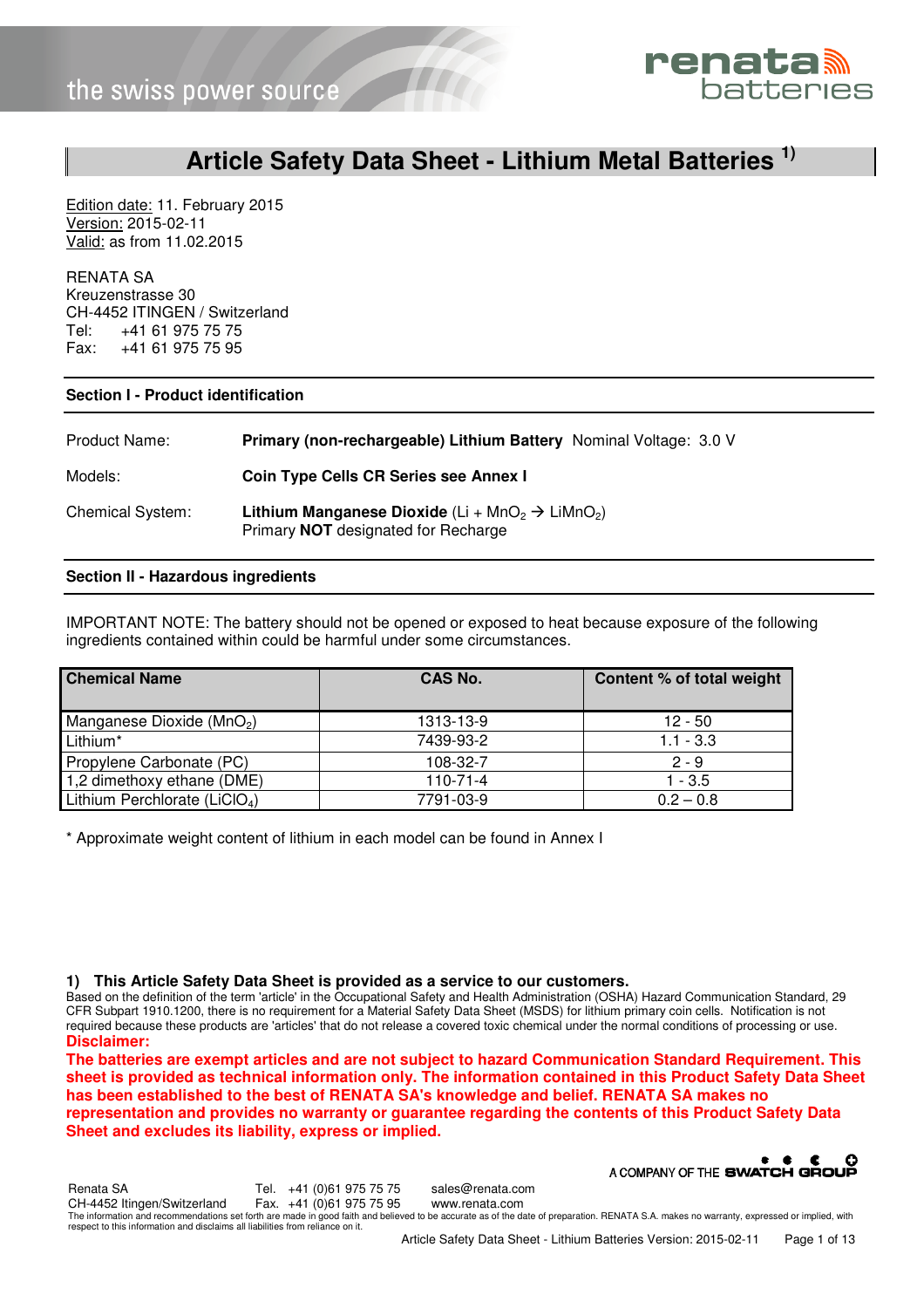

#### **Section III - Possible Hazards**

#### **The chemicals mentioned in Section II are contained in a sealed can. Risk of exposure occurs only if the battery is mechanically or electrically abused (see Safety precautions in Section VII).**

The most likely risk is acute exposure when a cell vents.

DME is classified as a reprotoxic of category 2 in the European Union.

Accordingly, exposure to DME may impair fertility and may cause harm to the unborn child.

DME is also classified as harmful by inhalation.

LiCIO<sub>4</sub> is irritating to skin, eyes and mucous membranes.

Lithium can cause thermal and chemical burns upon contact with the skin.

Contact with electrolyte and extruded lithium with skin and eyes should be avoided.

#### **Section IV - First Aid Procedures**

**None** unless internal material exposure.

Skin contact:

Skin contact with contents of an opened battery can cause irritation, flush immediately with copious amounts of water. Remove contaminated clothing. If irritation persists, get medical help

Eye contact:

Contents of an opened battery can cause severe irritation, flush immediately thoroughly with copious amounts of water for at least 15 minutes. Get medical attention immediately.

Inhalation:

Do not inhale leaked material. Provide immediately fresh air, if irritation persists, get medical help.

#### **Section V - Fire Fighting Instructions**

| Flash point of electrolyte solvents (°C):<br><b>Extinguishing Media:</b><br>Flammable Limits:<br>Special Fire Fighting Procedure: | DME: -6°C, PC: 123°C Mixture: 20°C<br>see Special Fire Fighting Procedure<br>Not available<br>In case of fire in an adjacent area, use water. $CO2$ or dry chemical<br>extinguishers if cells are packed in their original containers since the fuel of<br>the fire is basically paper products.<br>For bulk quantities of unpackaged cells use for example LITH-X (Graphite<br>Base). In this case, do not use water.<br>In a small room, remember that the supply of oxygen is quickly consumed<br>in feeding a lithium fire.<br>As with any fire, wear self-contained breathing apparatus to avoid |
|-----------------------------------------------------------------------------------------------------------------------------------|-------------------------------------------------------------------------------------------------------------------------------------------------------------------------------------------------------------------------------------------------------------------------------------------------------------------------------------------------------------------------------------------------------------------------------------------------------------------------------------------------------------------------------------------------------------------------------------------------------|
|                                                                                                                                   | inhalation of hazardous decomposition products.                                                                                                                                                                                                                                                                                                                                                                                                                                                                                                                                                       |

#### **Section VI - Accidental Release**

Steps to be taken in case material is released or spilled:

The preferred response is to leave the area and allow the batteries to cool and the vapours to dissipate. Avoid skin and eye contact or inhalation of vapours. Collect all released material in a plastic lined metal container and remove spilled liquid with absorbent. Doing this, protect your skin and eyes with gloves and protection glasses. Avoid direct contact with internal components.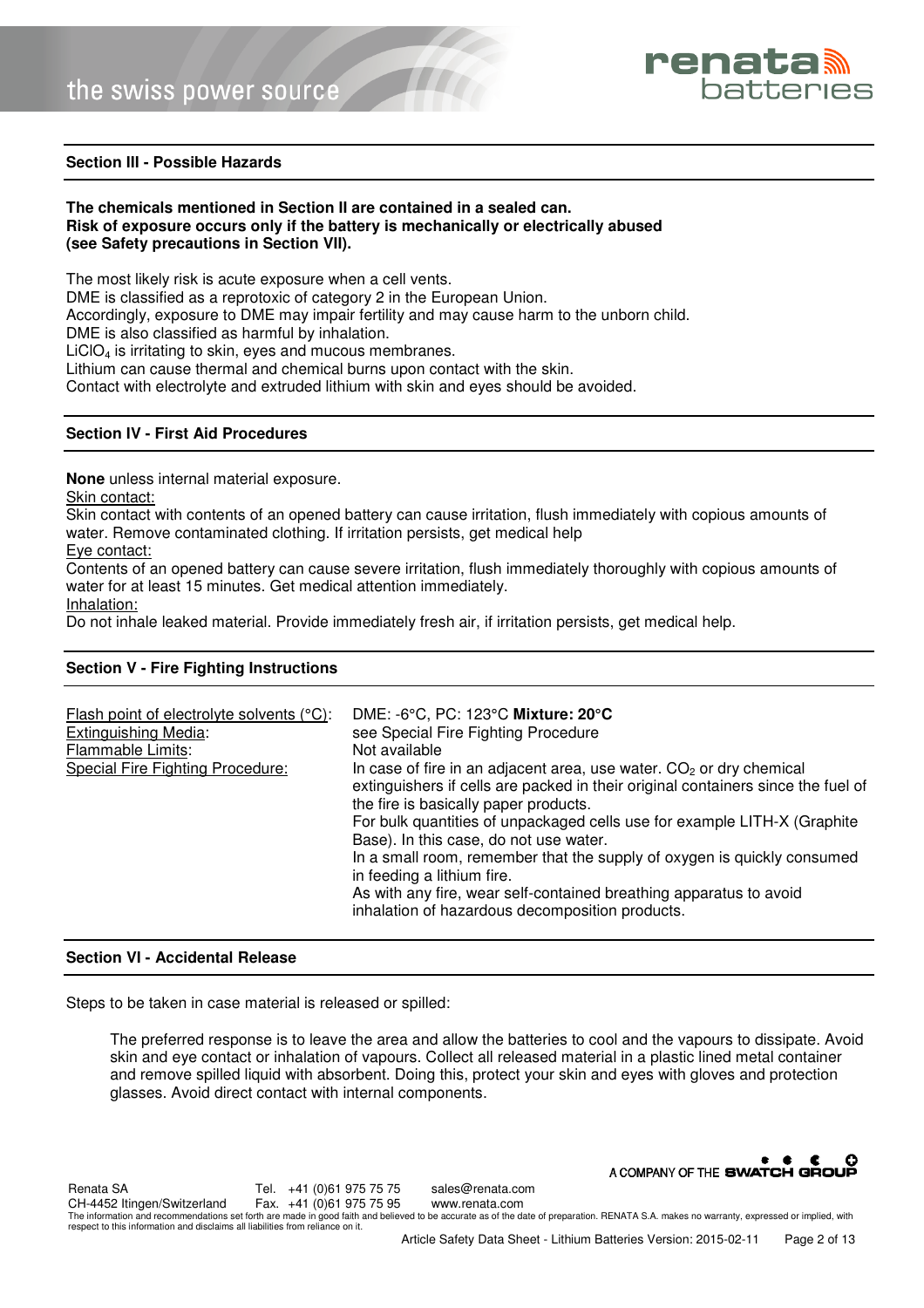

#### **Section VII - Handling and Storage**

#### **When used correctly, lithium batteries provide a safe and dependable source of power. However, if they are misused or abused, leakage, venting, or in extreme cases explosion and/or fire may result.**

Make sure to observe amongst others, following warnings.

#### Handling:

- Do not insert batteries in reverse. Observe the polarity markings on battery and equipment
- Do not short-circuit batteries
- Do not charge batteries
- Do not force discharge batteries
- Do not mix batteries
- Do not overheat batteries by exposure to high temperatures and direct sunlight.
- Do not weld or solder directly to batteries
- − Do not dismantle batteries
- − Do not deform batteries
- Do not dispose of batteries in fire
- A battery with a damaged container should not be exposed to water
- − Do not allow children to replace batteries without adult supervision
- − Keep batteries out of the reach of children. In case of ingestion of a cell or battery, the person involved should seek medical assistance promptly.
- Equipment intended for use by children should have battery compartments which are tamper-proof
- Do not encapsulate and/or modify batteries
- Exhausted batteries should be immediately removed from equipment and disposed of (see section XIII)
- When discarding batteries with solder tags, insulate the tags by wrapping them with tape, foil, etc.

#### Storage:

- Store unused batteries in their original packaging and keep them away from metal objects which may shortcircuit them. Storing unpackaged cells together could result in cell shorting and heat build-up.
- Store and display batteries in there original packaging in well ventilated, dry and cool conditions.
- − Avoid storing or display batteries in direct sun or in places where they get exposed to rain.
- The normal storage of lithium coin cells is made at temperature between +10°C and +25°C, never exceeding +30°C (also according to IEC 60086-4). In this way the maximum shelf-life (i.e. max. retention of cell performances after storage periods) of lithium coin cells is achieved. Storage temperatures above room temperature will increase the rate of self-discharge, reducing the available capacity of the cell. Humidity above 95% R.H. and below 40% R.H. should also be avoided for sustained periods, as these extremes are detrimental to batteries. Storing the cells at low temperature is also suggested, but attention must be paid when transferring the cells to warmer environments, because of the possibility of having water condensing on to the cells (risk of short-circuits).
- Do not stack battery cartons on top of each other exceeding a specified height. The height is clearly dependent on the strength of the packaging. As for general rule this height should not exceed 1.5 m for cardboard packages or 3 m for wooden cases. The above recommendations are equally valid for storage conditions during prolonged transit. Thus, batteries should be stored away from ship engines and not left for long periods in unventilated metal box cars (containers) during summer.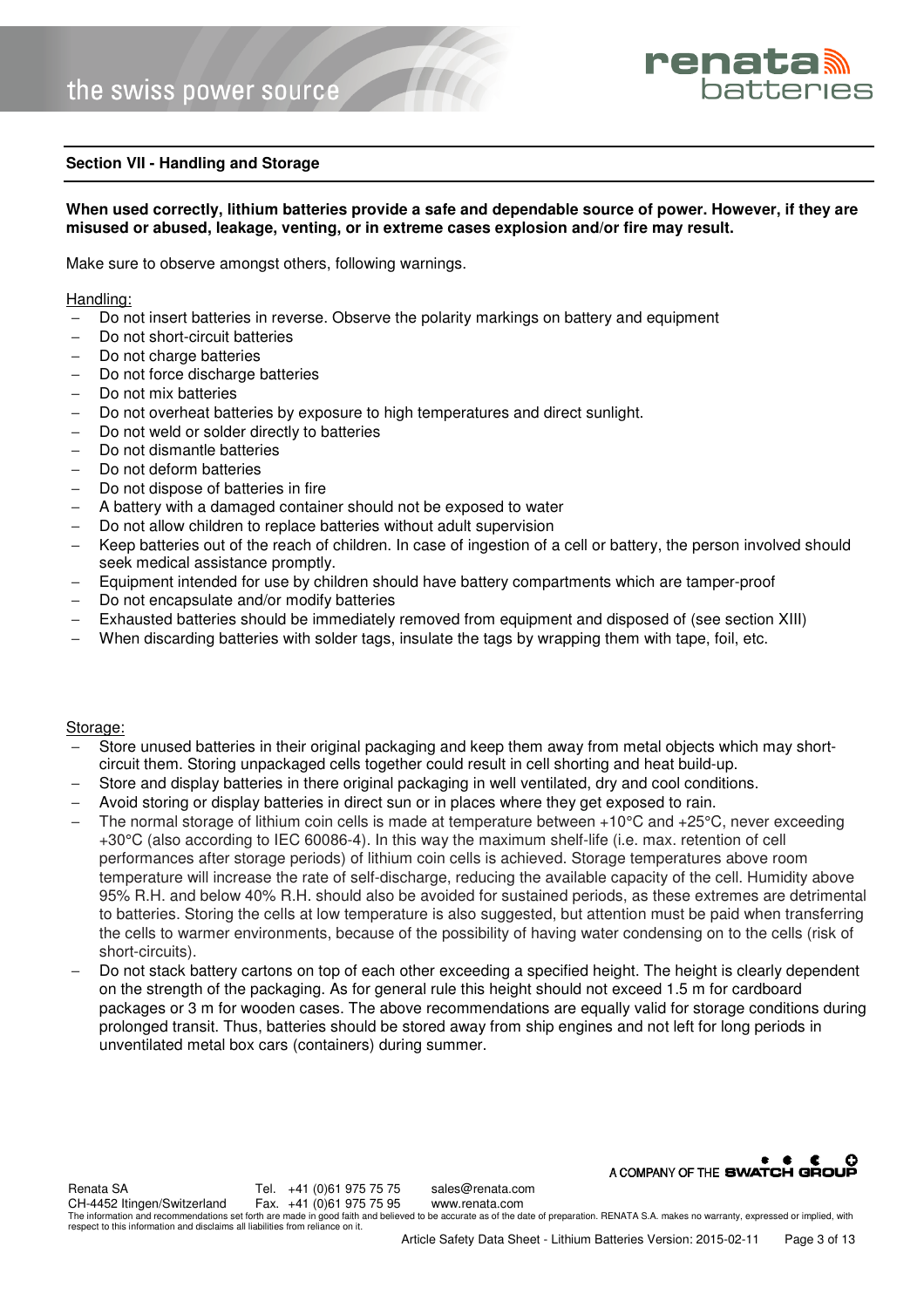

#### **Section VIII - Exposure Controls / Personal Protection**

| Respiratory protection (specify type):  | Not necessary under conditions of normal use. |
|-----------------------------------------|-----------------------------------------------|
| Ventilation:                            | Not necessary under conditions of normal use. |
| Protective gloves:                      | Not necessary under conditions of normal use. |
| Eye protection:                         | Not necessary under conditions of normal use. |
| Other protective clothing or equipment: | Not necessary under conditions of normal use. |

#### **Section IX - Physical and Chemical Properties**

The chemicals mentioned in Section II are contained in a sealed battery can. Under conditions of normal use, the chemicals will not be released.

#### **Section X - Stability and Reactivity**

Lithium batteries are contained in a stable steel container and are sealed to avoid any chemical release under conditions of normal use.

Conditions to avoid: See Section VII

#### **Section XI - Toxicological Information**

#### **Swallowing:**

Ingestion of a battery can be harmful. For US call The National Capital Poison Control Center (1-800-222-1222) day or night - for advice and follow-up. For other countries please contact the local Tox Centers.

#### **Section XII - Ecological Information**

The chemicals mentioned in Section II are contained in a sealed battery can. Under conditions of normal use, the chemicals will not be released. It does not pose a physical or health risk to users, see section XIII for disposal.

#### **Section XIII - Disposal Considerations**

Waste disposal method:

#### a) **Be sure to comply with your federal, state and local regulation disposal of used batteries.**

Dispose in accordance with appropriate national and international regulations, below some references**.** European Community: according to Directive 2002/96/EC on Waste Electrical and Electronic Equipment (WEEE), Annex II, batteries have to be removed from any separately collected WEEE. The removed batteries have to be treated according to the Battery directive 2006/66/EC<br>US: Lithium batte

Lithium batteries are neither specifically listed nor exempted from the Federal Environmental Protection Agency (US EPA) hazardous waste regulations. The only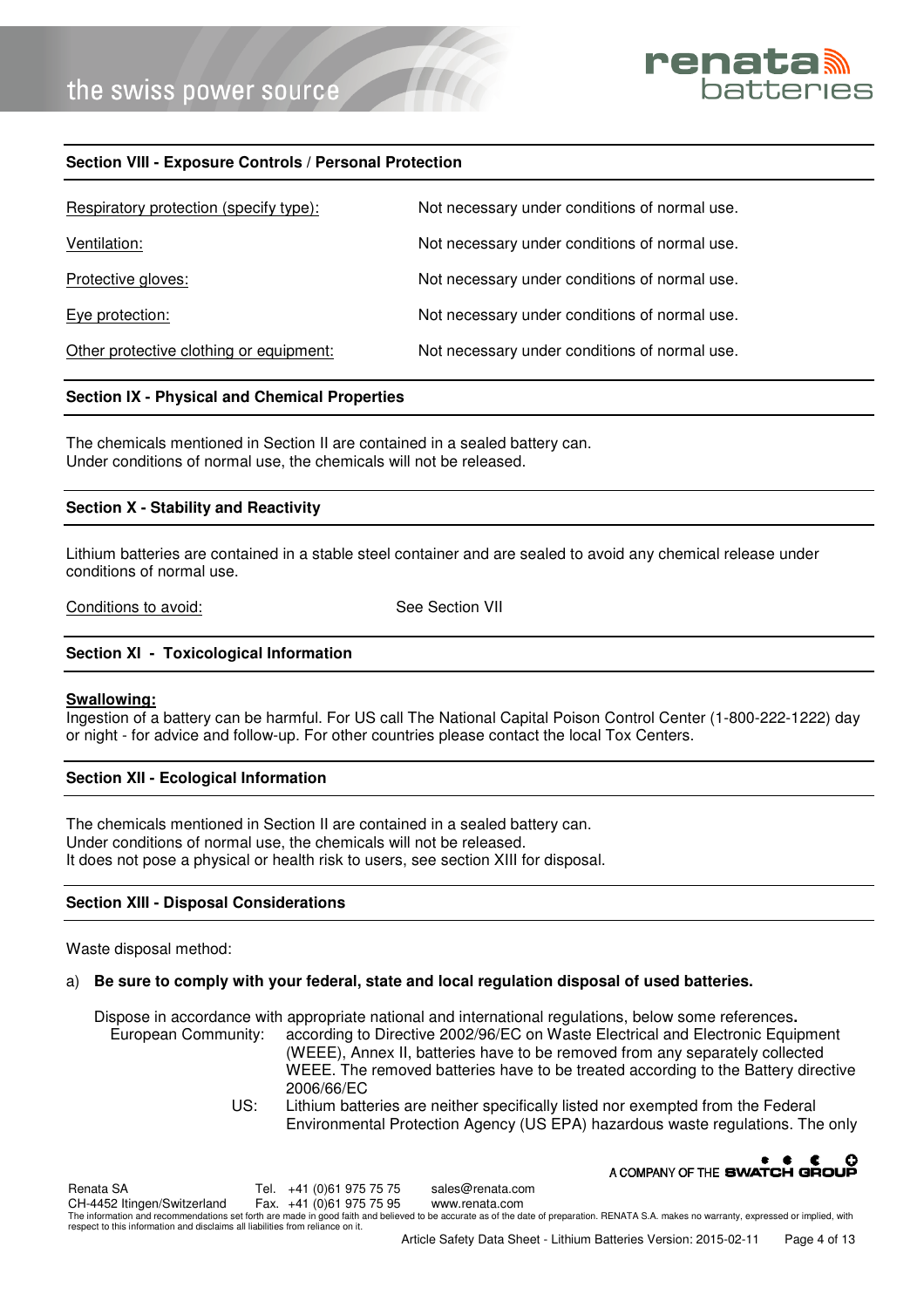

material of possible concern due to its reactivity is lithium metal. However, button cells contain so little lithium that they can be disposed off in the normal municipal waste stream.

**Use a professional disposal firm for disposal of mass quantities of undischarged lithium batteries**.

b) Open cells should be treated as hazardous waste

DO NOT INCINERATE or subject battery cells to temperatures in excess of 212°F (100°C). Such treatment can cause cell rupture.

#### **Section XIV - Transportation Information**

#### **Provisions for the international transportation (pursuant to ICAO-TI/IATA-DGR, IMDG Code, ADR, RID, DOT):**

| UN-No.                | UN 3090                 |
|-----------------------|-------------------------|
| Proper Shipping Name: | Lithium metal batteries |

Lithium metal cells and batteries are subject to the following transport rules:

| <b>Method</b>        | <b>Technical Guidelines</b>           | <b>Packing Instruction and Special</b> |  |
|----------------------|---------------------------------------|----------------------------------------|--|
|                      |                                       | <b>Provisions</b>                      |  |
| Air                  | ICAO TI 2015-2016) or                 | Packing Instruction 968 Section II     |  |
|                      | IATA Dangerous Goods Regulations 2015 |                                        |  |
|                      | (56th Edition)                        |                                        |  |
| Road and Rail Europe | ADR / RID 2015                        | Special Provision 188                  |  |
| Marine               | IMDG Code 2010 (amdmt.37)             | Special Provision 188                  |  |
| <b>USA</b>           | DOT 49 CFR                            | 49 CFR Sections 171.12, 171.24, 171.25 |  |

All CR cells and batteries of Renata AG fulfil the conditions pursuant to the requirements for partly regulated transportation.

Summary of Packing Instruction (IATA Dangerous Goods Regulations 56th Edition):

- 1. For all the lithium metal (button) cells, listed in Annex I the lithium content is not more than 0.3 g and for lithium metal batteries the lithium content is not more than 0.3 g.
- 2. Each cell or battery of the type proven meet the requirements of each test in the UN Manual of Tests and Criteria, Part III, subsection 38.3 (Edition 5) - (DGR 3.9.2.6).
- 3. Packing, marking, labeling and weight limitations must be observed as per technical guidelines of the respective transport mode.
- **Note: Lithium metal (button) cells and batteries are forbidden for transportation aboard passenger-carrying aircraft as from 01.01.2015.**
- Note: Example of Lithium Metal Battery Label see Annex II Examples of Lithium Metal Battery transport accompanied Document (Caution Statement) see Annex III Example of Cargo Aircraft Only Label see Annex IV For information 49 CFR 171.12 / 171.24 / 171.25 see Annex V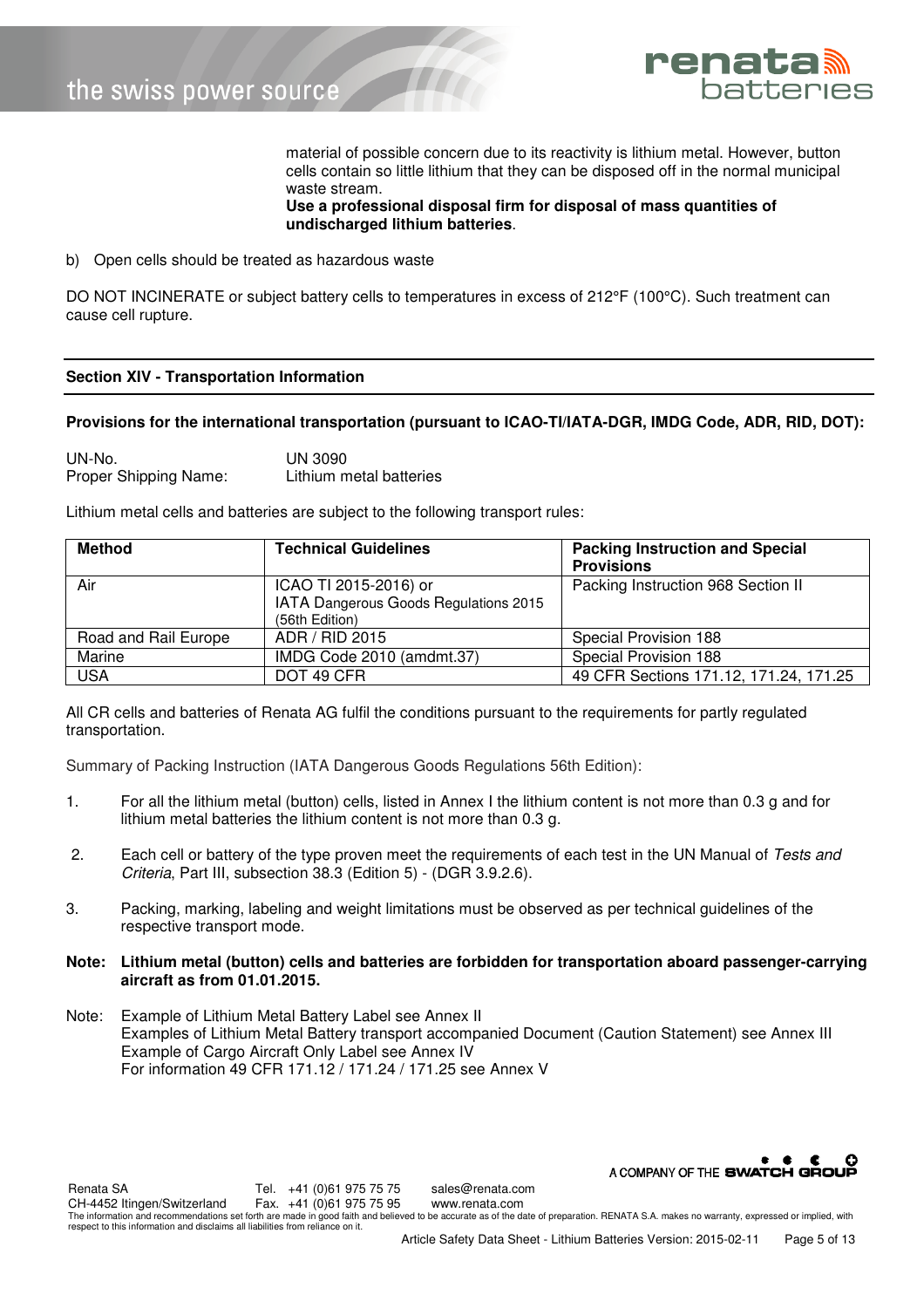

#### **GENERAL HANDLING INSTRUCTIONS**

Battery cartons should be handled with care. Rough handling may result in batteries being short circuited or damaged. This may cause leakage, explosion, or fire. (Refer also to Section VII) **(Specimen see Annex V)** 

#### **GENERAL REMARK**

The exemptions from dangerous goods regulations are only applicable with the respect to the delivery form / packaging in which the lithium batteries are dispatched by RENATA SA. Any re-packing or assembly of the cells and batteries is in the responsibility of the customer and makes new safety tests necessary.

#### **Section XV - Regulatory Information**

The batteries are in accordance with the directive 2006/66/EC

#### **Section XVI - Other Information**

RENATA's lithium batteries are registered by UNDERWRITERS LABORATORIES INC., NORTHBROOK, IL, U.S.A., under file number MH14002.

Further information is given in RENATA Designer's Guide.

For lithium cells and batteries in general, Safety Standard IEC 60086-4 applies, which also contains detailed recommendations for manufacturers of equipment and users.

For further information on RENATA's lithium cells and batteries visit our web site: www.renata.com.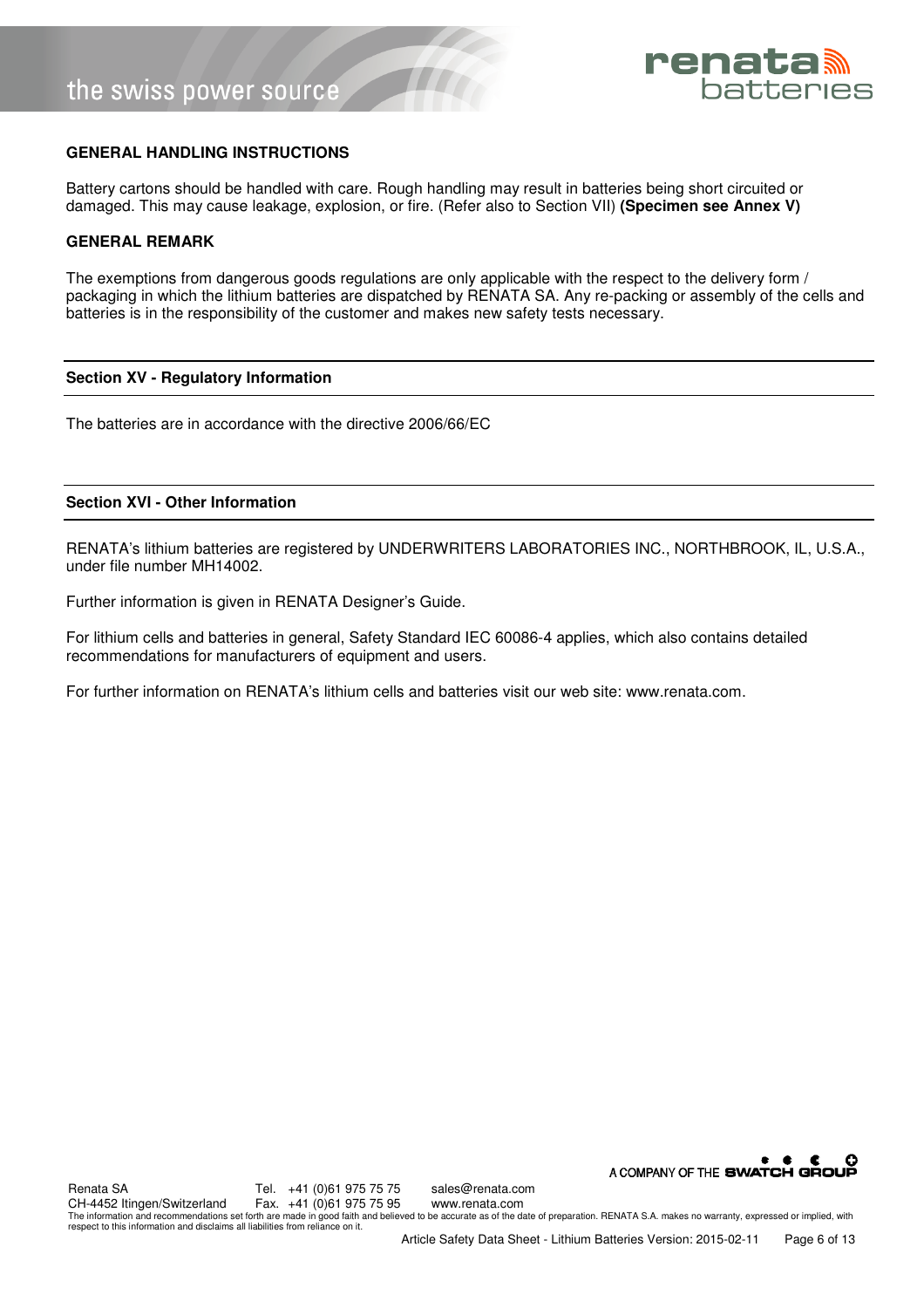

#### **ANNEX I**

| Model no.         | % Lithium Max $\parallel$ | Weight of battery (in g) | Qty Li (Max in mg) |  |  |
|-------------------|---------------------------|--------------------------|--------------------|--|--|
| CR1025            | 1.5%                      | 0.6                      | 9                  |  |  |
| CR1216            | 1.1%                      | 0.7                      | 8                  |  |  |
| <b>CR1216 MFR</b> | 1.3%                      | $\overline{0.7}$         | 9                  |  |  |
|                   |                           |                          |                    |  |  |
| CR1220            | 1.4%                      | 0.8                      | 11                 |  |  |
| <b>CR1220 MFR</b> | 1.6%                      | 0.8                      | 13                 |  |  |
| CR1225            | 1.7%                      | 0.9                      | 15                 |  |  |
| CR1616            | 1.3%                      | 1.1                      | 15                 |  |  |
| CR1620            | 1.8%                      | 1.2                      | 21                 |  |  |
| CR1632            | 2.2%                      | 1.8                      | 39                 |  |  |
| <b>CR1632 MFR</b> | 2.2%                      | 1.8                      | 39.5               |  |  |
| CR2016            | 1.4%                      | 1.7                      | 24                 |  |  |
| <b>CR2016 MFR</b> | 1.5%                      | 1.7                      | 26                 |  |  |
| CR2016.MFR        | 1.3%                      | 1.8                      | 23                 |  |  |
| CR2016 alterna    | 1.1%                      | 1.8                      | 20                 |  |  |
| CR2025            | 2.1%                      | 2.3                      | 48                 |  |  |
| <b>CR2025 MFR</b> | 2.0%                      | 2.5                      | 50                 |  |  |
| CR2025.MFR        | 1.9%                      | 2.5                      | 48                 |  |  |
| CR2025 alterna    | 2.0%                      | 2.5                      | 50                 |  |  |
| CR2032            | 2.4%                      | 2.8                      | 67                 |  |  |
| <b>CR2032 MFR</b> | 2.0%                      | 2.8                      | 56                 |  |  |
| CR2032.MFR        | 2.2%                      | 2.9                      | 65                 |  |  |
| CR2032 alterna    | 2.0%                      | 3.0                      | 60                 |  |  |
| CR2045            | 2.2%                      | 3.7                      | 83                 |  |  |
| <b>CR2045HT</b>   | 1.9%                      | 4.1                      | 79                 |  |  |
| CR2320            | 1.6%                      | 2.7                      | 43                 |  |  |
| CR2325            | 1.8%                      | 3.0                      | 55                 |  |  |
| CR2430            | 2.0%                      | 4.1                      | 80                 |  |  |
| <b>CR2430 MFR</b> | 3.0%                      | 4.3                      | 129                |  |  |
| <b>CR2450HT</b>   | 2.2%                      | 6.7                      | 149                |  |  |
| <b>CR2450N</b>    | 2.7%                      | 5.9                      | 160                |  |  |
| CR2450N.MFR       | 2.6%                      | 6.2                      | 162                |  |  |
| CR2450N-MFR       | 2.6%                      | 6.0                      | 156                |  |  |
| <b>CR2477N</b>    | 3.3%                      | 8.3                      | 270                |  |  |

#### **APPROXIMATE WEIGHT CONTENT OF LITHIUM IN RENATA LITHIUM BATTERIES**

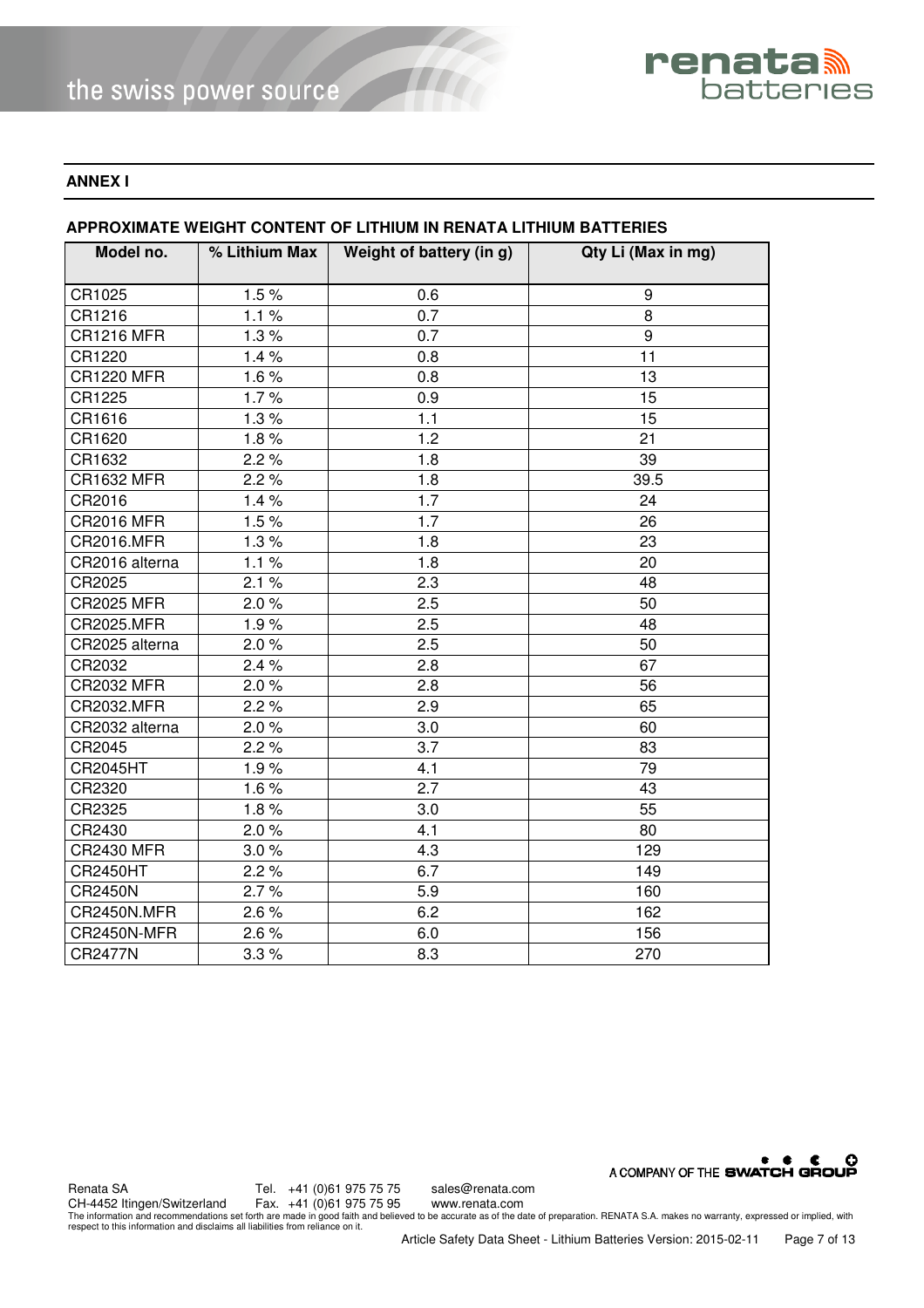

**ANNEX II** 



For further Information's consult the IATA Dangerous Goods Regulations, 56th Edition (Section 7.4.8).

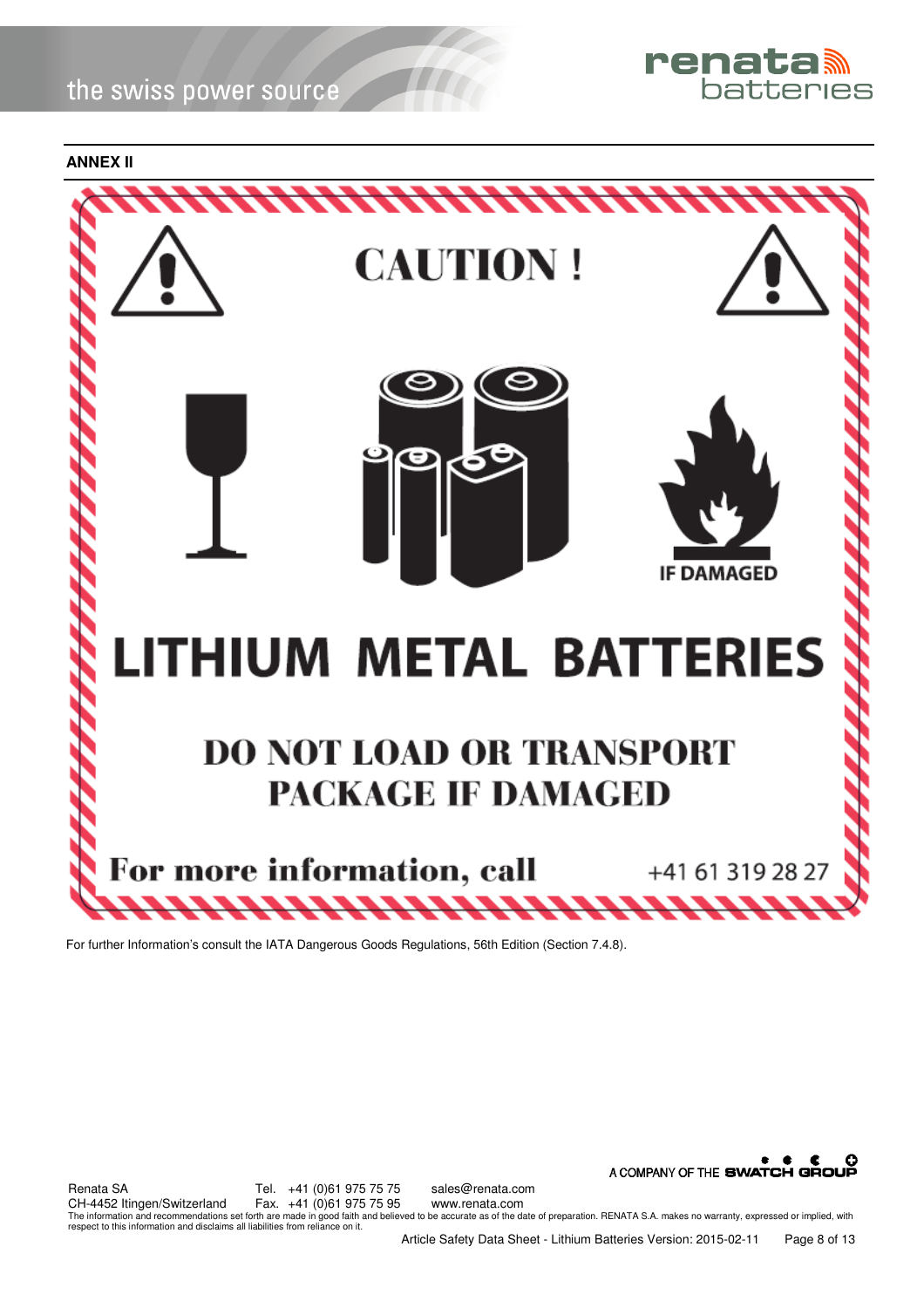

**ANNEX III** 

# CAUTION!

# Packages in this shipment contain

# Lithium Metal Batteries

**UN-No. UN 3090 Proper Shipping Name: Lithium metal batteries** 

Lithium metal (button) cells and batteries are subject to the following transport rules:

| <b>Method</b>        | <b>Technical Guidelines</b>                                                      | <b>Packing Instruction and Special</b><br><b>Provisions</b> |
|----------------------|----------------------------------------------------------------------------------|-------------------------------------------------------------|
| Air                  | ICAO TI 2015-2016) or<br>IATA Dangerous Goods Regulations 2015<br>(56th Edition) | Packing Instruction 968 Section II                          |
| Road and Rail Europe | ADR / RID 2015                                                                   | Special Provision 188                                       |
| Marine               | IMDG Code 2010 (amdmt.37)                                                        | Special Provision 188                                       |
| <b>USA</b>           | DOT 49 CFR                                                                       | 49 CFR Sections 171.12, 171.24, 171.25                      |

**Hereby we confirm that our shipment containing Lithium Metal (button) cells and batteries fully complies with all mentioned requirements of the relevant Rules of the above mentioned technical Guidelines** 

The packages must be handled with care. A flammability hazard exists if the packages are damaged.

Special procedures must be followed in the event the packages are damaged, including inspection and repacking if necessary. If the packages are damaged, batteries must be quarantined, inspected and repacked.

Telephone number for additional information:

# Phone: +41 61 319 2827

A COMPANY OF THE SWATCH GROUP Renata SA Tel. +41 (0)61 975 75 sales@renata.com<br>CH-4452 Itingen/Switzerland Fax. +41 (0)61 975 75 95 www.renata.com CH-4452 Itingen/Switzerland The information and recommendations set forth are made in good faith and believed to be accurate as of the date of preparation. RENATA S.A. makes no warranty, expressed or implied, with respect to this information and disclaims all liabilities from reliance on it.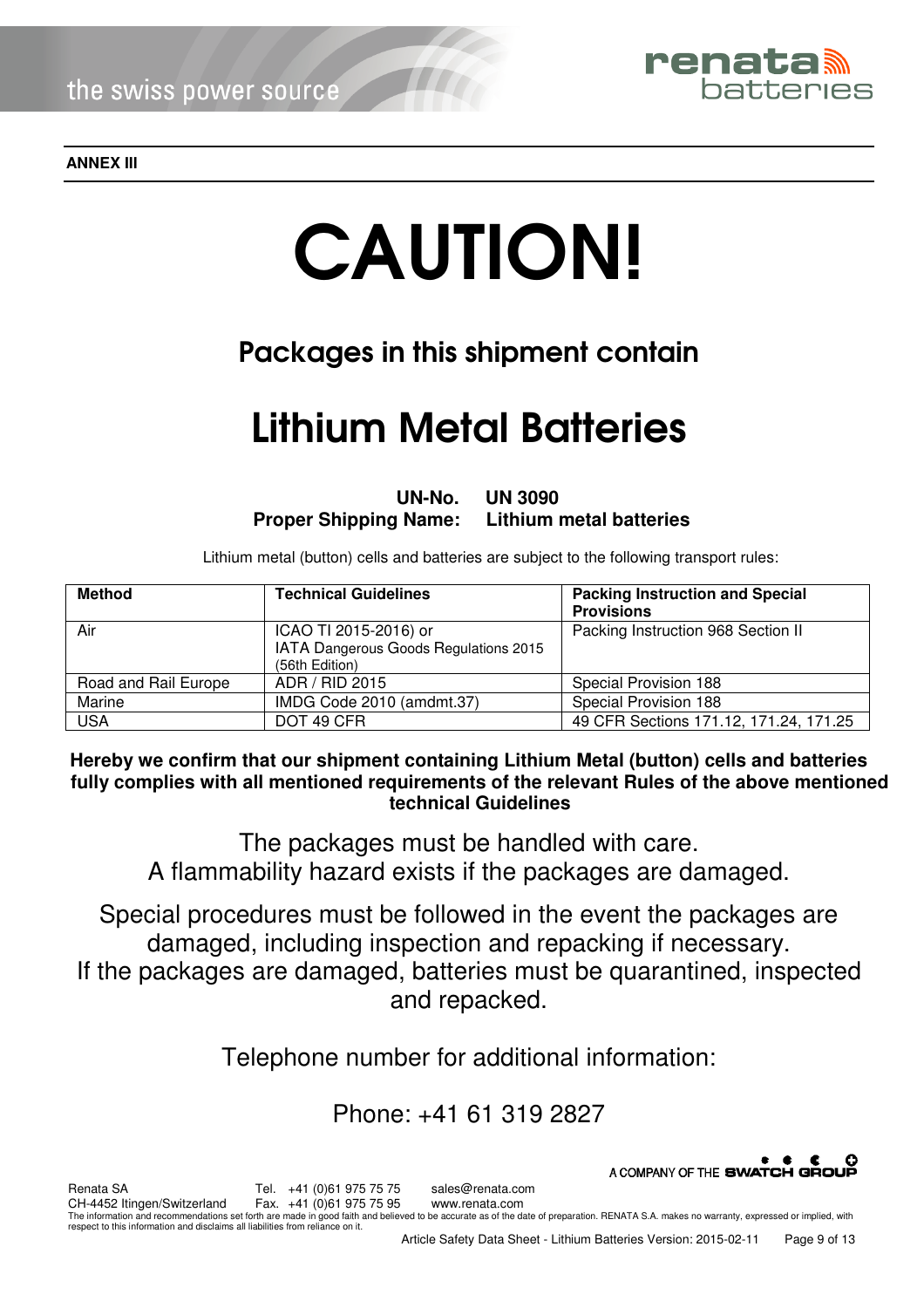

#### **ANNEX IV**



For further Information's consult the IATA Dangerous Goods Regulations, 56th Edition (Section 7.4.2).



Renata SA Tel. +41 (0)61 975 75 75 sales@renata.com CH-4452 Itingen/Switzerland The information and recommendations set forth are made in good faith and believed to be accurate as of the date of preparation. RENATA S.A. makes no warranty, expressed or implied, with respect to this information and disclaims all liabilities from reliance on it.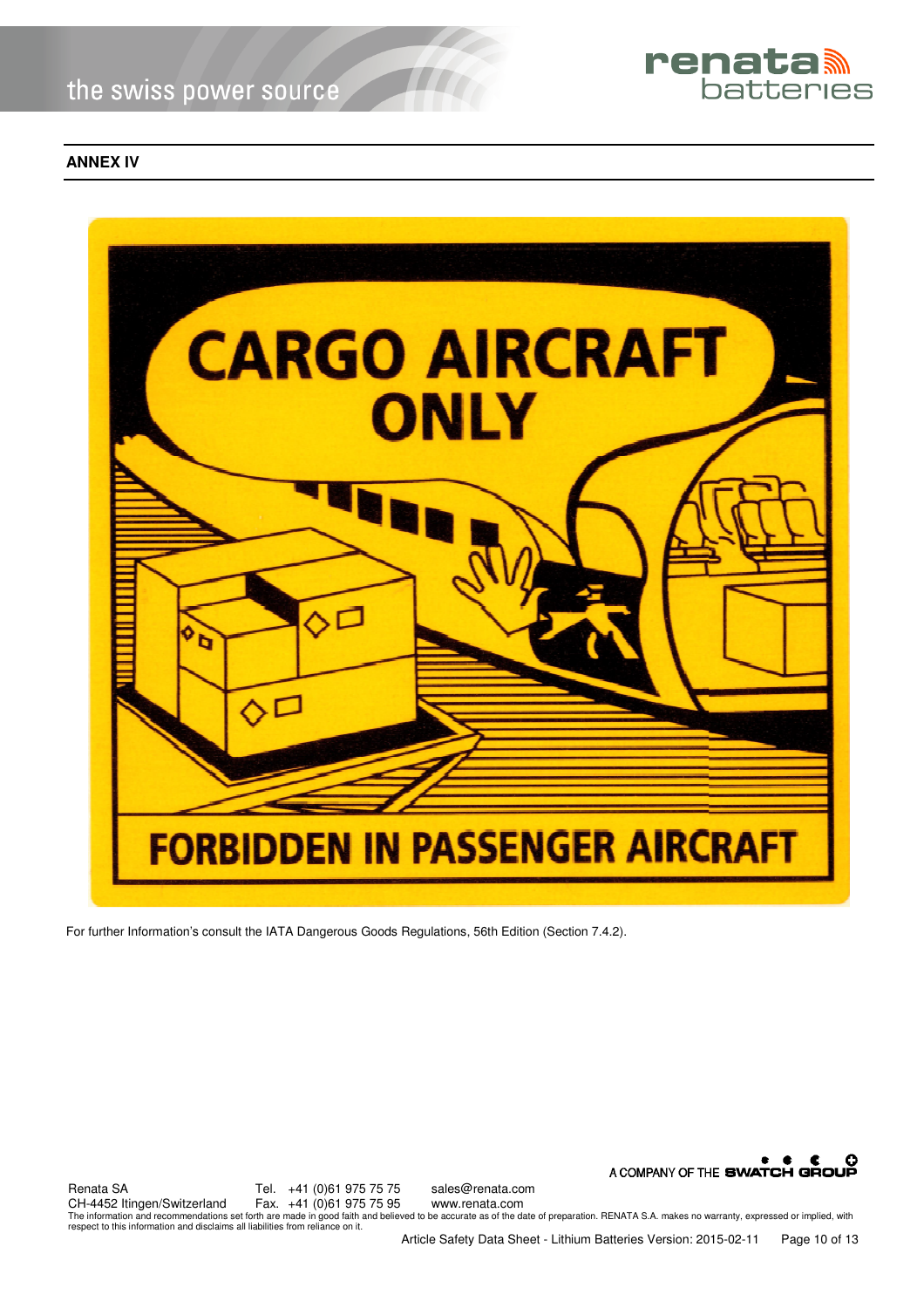

#### **ANNEX V**

#### **For Information:**

#### **e-CFR Data is current as of January 4, 2012**

#### **Title 49: Transportation**

#### § 171.12 North American Shipments.

(a) Requirements for the use of the Transport Canada TDG Regulations. (1) A hazardous material transported from Canada to the United States, from the United States to Canada, or transiting the United States to Canada or a foreign destination may be offered for transportation or transported by motor carrier and rail in accordance with the Transport Canada TDG Regulations (IBR, see §171.7) as authorized in §171.22, provided the requirements in §§171.22 and 171.23, as applicable, and this section are met. In addition, a cargo tank motor vehicle, portable tank or rail tank car authorized by the Transport Canada TDG Regulations may be used for transportation to, from, or within the United States provided the cargo tank motor vehicle, portable tank or rail tank car conforms to the applicable requirements of this section. Except as otherwise provided in this subpart and subpart C of this part, the requirements in parts 172, 173, and 178 of this subchapter do not apply for a material transported in accordance with the Transport Canada TDG Regulations.

(2) General packaging requirements . When the provisions of this subchapter require a DOT specification or UN standard packaging to be used for transporting a hazardous material, a packaging authorized by the Transport Canada TDG Regulations may be used, subject to the limitations of this part, and only if it is equivalent to the corresponding DOT specification or UN packaging (see §173.24(d)(2) of this subchapter) authorized by this subchapter.

(3) Bulk packagings. A portable tank, cargo tank motor vehicle or rail tank car equivalent to a corresponding DOT specification and conforming to and authorized by the Transport Canada TDG Regulations may be used provided—

(i) An equivalent type of packaging is authorized for the hazardous material according to the §172.101 table of this subchapter;

(ii) The portable tank, cargo tank motor vehicle or rail tank car conforms to the requirements of the applicable part 173 bulk packaging section specified in the §172.101 table for the material to be transported;

(iii) The portable tank, cargo tank motor vehicle or rail tank car conforms to the requirements of all assigned bulk packaging special provisions (B codes, and T and TP codes) in §172.102 of this subchapter; and

(iv) The bulk packaging conforms to all applicable requirements of §§173.31, 173.32, 173.33 and 173.35 of this subchapter, and parts 177 and 180 of this subchapter. The periodic retests and inspections required by §§173.31, 173.32 and 173.33 of this subchapter may be performed in accordance with part 180 of this subchapter or in accordance with the requirements of the TDG Regulations provided that the intervals prescribed in part 180 of this subchapter are met.

(v) Rail tank cars must conform to the requirements of Canadian General Standards Board standard 43.147 (IBR, see §171.7).

(4) Cylinders. When the provisions of this subchapter require that a DOT specification or a UN pressure receptacle must be used for a hazardous material, a packaging authorized by the Transport Canada TDG Regulations may be used only if it corresponds to the DOT specification or UN standard authorized by this subchapter. Unless otherwise excepted in this subchapter, a cylinder (including a UN pressure receptacle) may not be transported unless—

(i) The packaging is a UN pressure receptacle marked with the letters "CAN" for Canada as a country of manufacture or a country of approval or is a cylinder that was manufactured, inspected and tested in accordance with a DOT specification or a UN standard prescribed in part 178 of this subchapter, except that cylinders not conforming to these requirements must meet the requirements in §171.23. Each cylinder must conform to the applicable requirements in part 173 of this subchapter for the hazardous material involved.

(ii) The packaging is a Canadian Transport Commission (CTC) specification cylinder manufactured, originally marked and approved in accordance with the CTC regulations and in full conformance with the Transport Canada TDG Regulations.

(A) The CTC specification corresponds with a DOT specification and the cylinder markings are the same as those specified in this subchapter except that they were originally marked with the letters "CTC" in place of "DOT";

(B) The cylinder has been requalified under a program authorized by the Transport Canada TDG Regulations or requalified in accordance with the requirements in §180.205 within the prescribed requalification period provided for the corresponding DOT specification;

(C) When the regulations authorize a cylinder for a specific hazardous material with a specification marking prefix of "DOT", a cylinder marked "CTC" which otherwise bears the same markings that would be required of the specified "DOT" cylinder may be used; and

(D) Transport of the cylinder and the material it contains is in all other respects in conformance with the requirements of this subchapter (e.g. valve protection, filling requirements, operational requirements, etc.).

(5) Class 1 (explosive) materials . When transporting Class 1 (explosive) material, rail and motor carriers must comply with 49 CFR 1572.9 and 1572.11 to the extent the requirements apply.

**(6) Primary lithium batteries and cells. Packages containing primary lithium batteries and cells that meet the exception in §172.102, Special Provision 188 or 189 of this subchapter must be marked "PRIMARY LITHIUM BATTERIES—FORBIDDEN FOR TRANSPORT ABOARD PASSENGER AIRCRAFT" or "LITHIUM METAL BATTERIES—FORBIDDEN FOR TRANSPORT ABOARD PASSENGER AIRCRAFT." The provisions of this paragraph do not apply to packages that contain 5 kg (11 pounds) net weight or less of primary lithium batteries cells that are contained in or packed with equipment.** 

|                                                                                |  |                          |                  | $\bullet$ $\bullet$ $\bullet$<br>A COMPANY OF THE SWATCH GROUP                                                                                                                            | ം |
|--------------------------------------------------------------------------------|--|--------------------------|------------------|-------------------------------------------------------------------------------------------------------------------------------------------------------------------------------------------|---|
| Renata SA                                                                      |  | Tel. +41 (0)61 975 75 75 | sales@renata.com |                                                                                                                                                                                           |   |
| CH-4452 Itingen/Switzerland                                                    |  | Fax. +41 (0)61 975 75 95 | www.renata.com   |                                                                                                                                                                                           |   |
| respect to this information and disclaims all liabilities from reliance on it. |  |                          |                  | The information and recommendations set forth are made in good faith and believed to be accurate as of the date of preparation. RENATA S.A. makes no warranty, expressed or implied, with |   |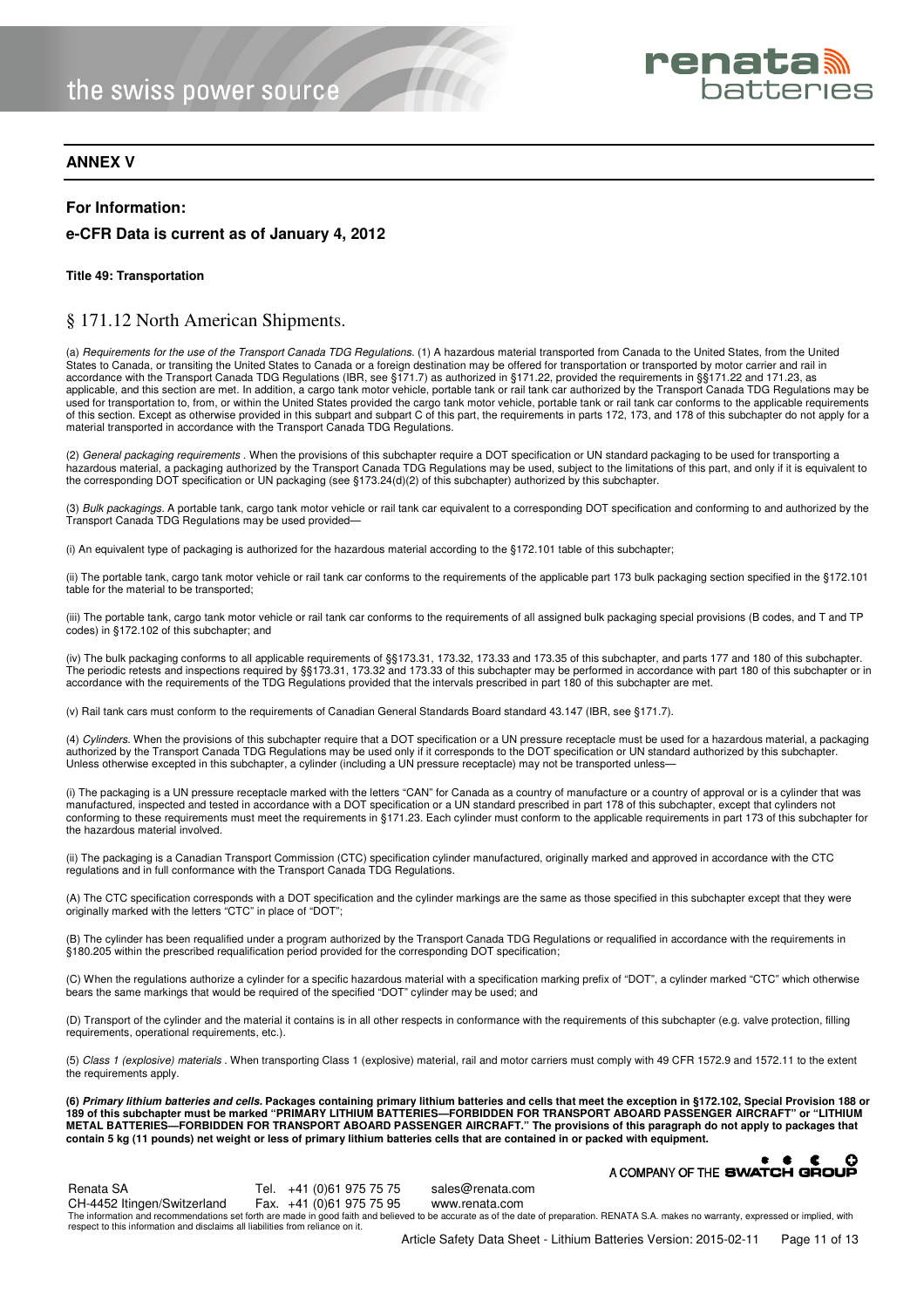

(b) Shipments to or from Mexico. Unless otherwise excepted, hazardous materials shipments from Mexico to the United States or from the United States to Mexico must conform to all applicable requirements of this subchapter. When a hazardous material that is a material poisonous by inhalation (see §171.8) is transported by highway or rail from Mexico to the United States, or from the United States to Mexico, the following requirements apply:

(1) The shipping description must include the words "Toxic Inhalation Hazard" or "Poison-Inhalation Hazard" or "Inhalation Hazard", as required in §172.203(m) of this subchapter.

(2) The material must be packaged in accordance with requirements of this subchapter.

(3) The package must be marked in accordance with §172.313 of this subchapter.

(4) Except as provided in paragraph (e)(5) of this section, the package must be labeled or placarded POISON GAS or POISON INHALATION HAZARD, as appropriate, in accordance with subparts E and F of this subchapter.

(5) A label or placard that conforms to the UN Recommendations (IBR, see §171.7) specifications for a "Division 2.3" or "Division 6.1" label or placard may be substituted for the POISON GAS or POISON INHALATION HAZARD label or placard required by §§172.400(a) and 172.504(e) of this subchapter on a package transported in a closed transport vehicle or freight container. The transport vehicle or freight container must be marked with identification numbers for the material, regardless of the total quantity contained in the transport vehicle or freight container, in the manner specified in §172.313(c) of this subchapter and placarded as required by subpart F of this subchapter.

#### § 171.24 Additional requirements for the use of the ICAO Technical Instructions.

(a) A hazardous material that is offered for transportation or transported within the United States by aircraft, and by motor vehicle or rail either before or after being transported by aircraft in accordance with the ICAO Technical Instructions (IBR, see §171.7), as authorized in paragraph (a) of §171.22, must conform to the requirements in §171.22, as applicable, and this section.

(b) Any person who offers for transportation or transports a hazardous material in accordance with the ICAO Technical Instructions must comply with the following additional conditions and requirements:

(1) All applicable requirements in parts 171 and 175 of this subchapter (also see 14 CFR 121.135, 121.401, 121.433a, 135.323, 135.327 and 135.333);

(2) The quantity limits prescribed in the ICAO Technical Instructions for transportation by passenger-carrying or cargo aircraft, as applicable;

(3) The conditions or requirements of a United States variation, when specified in the ICAO Technical Instructions.

(c) Highway transportation . For transportation by highway prior to or after transportation by aircraft, a shipment must conform to the applicable requirements of part 177 of this subchapter, and the motor vehicle must be placarded in accordance with subpart F of part 172.

(d) *Conditions and requirements specific to certain materials* . Hazardous materials offered for transportation or transported in accordance with the ICAO Technical<br>Instructions must conform to the following specific cond

(1) Batteries -(i) Nonspillable wet electric storage batteries . Nonspillable wet electric storage batteries are not subject to the requirements of this subchapter provided—

(A) The battery meets the conditions specified in Special Provision 67 of the ICAO Technical Instructions;

(B) The battery, its outer packaging, and any overpack are plainly and durably marked "NONSPILLABLE" or "NONSPILLABLE BATTERY"; and

**(C) The batteries or battery assemblies are offered for transportation or transported in a manner that prevents short circuiting or forced discharge, including, but not limited to, protection of exposed terminals.** 

**(ii) Primary lithium batteries and cells. Primary lithium batteries and cells are forbidden for transportation aboard passenger-carrying aircraft. Equipment containing or packed with primary lithium batteries or cells are forbidden for transport aboard passenger-carrying aircraft except as provided in §172.102, Special Provision A101 of this subchapter. When transported aboard cargo-only aircraft, packages containing primary lithium batteries and cells transported in accordance with Packing Instructions 968-970 (Section II) of the ICAO Technical Instructions must be marked "PRIMARY LITHIUM BATTERIES—FORBIDDEN FOR TRANSPORT ABOARD PASSENGER AIRCRAFT" or "LITHIUM METAL BATTERIES—FORBIDDEN FOR TRANSPORT ABOARD PASSENGER AIRCRAFT." This marking is not required on packages that contain 5 kg (11 pounds) net weight or less of primary lithium batteries or cells that are contained in or packed with equipment.** 

(iii) Prototype lithium batteries and cells . Prototype lithium batteries and cells are forbidden for transport aboard passenger aircraft and must be approved by the Associate Administrator prior to transportation aboard cargo aircraft, in accordance with the requirements of Special Provision A55 in §172.102 of this subchapter.

(2) A package containing Oxygen, compressed, or any of the following oxidizing gases must be packaged as required by Parts 173 and 178 of this subchapter: carbon dioxide and oxygen mixtures, compressed; compressed gas, oxidizing, n.o.s.; liquefied gas, oxidizing, n.o.s.; nitrogen trifluoride; and nitrous oxide.